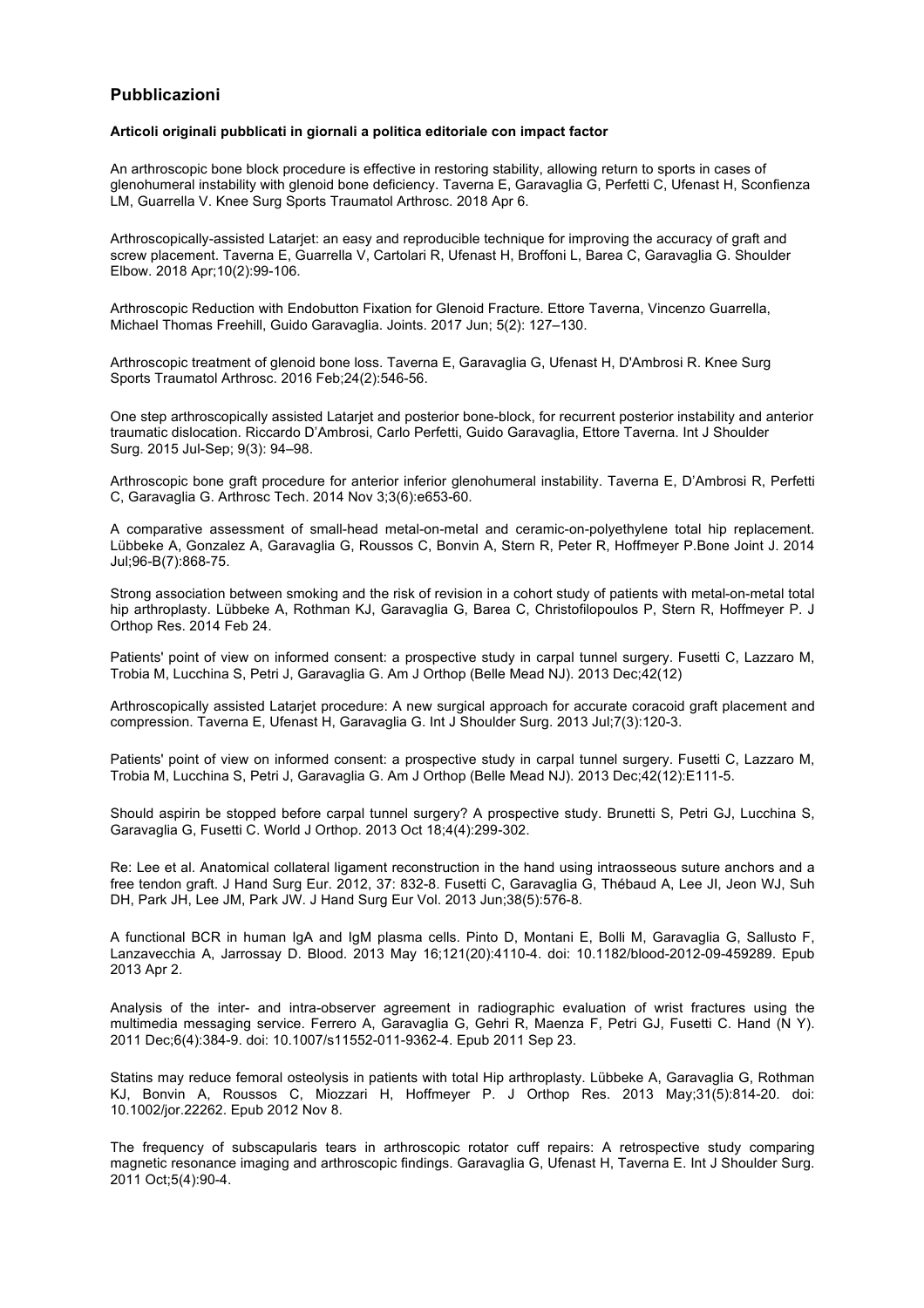Fracture of the radial sesamoid bone of the thumb: an unusual fracture. Deabate L, Garavaglia G, Lucchina S, Fusetti C. Chin J Traumatol. 2011 Oct 1;14(5):309-11.

Influence of patient activity on femoral osteolysis at five and ten years following hybrid total hip replacement. Lübbeke A, Garavaglia G, Barea C, Stern R, Peter R, Hoffmeyer P. J Bone Joint Surg Br. 2011 Apr;93(4):456-63.

Re: Ozcelik B, Kabakas F, Mersa B. Treatment of nonunion of the distal phalanx with olecranon bone graft. J Hand Surg Eur. 2009, 34: 638-42.Brunetti S, Garavaglia G, Fusetti C. J Hand Surg Eur Vol. 2011 Mar;36(3):252; author reply 253. Epub 2011 Feb 2.

alpha-Smooth muscle actin and TGF-beta receptor I expression in the healing rabbit medial collateral and anterior cruciate ligaments. Menetrey J, Laumonier T, Garavaglia G, Hoffmeyer P, Fritschy D, Gabbiani G, Bochaton-Piallat ML. Injury. 2010 Aug 26.

Influence of obesity on femoral osteolysis five and ten years following total hip arthroplasty. Lübbeke A, Garavaglia G, Barea C, Roussos C, Stern R, Hoffmeyer P. J Bone Joint Surg Am. 2010 Aug 18;92(10):1964-72.

Ten-year results with the Morscher press-fit cup: an uncemented, non-modular, porous-coated cup inserted without screws. Garavaglia G, Lübbeke A, Barea C, Roussos C, Peter R, Hoffmeyer P. IntOrthop. 2010 Jun 4.

False aneurysm of the interosseous artery and anterior interosseous syndrome--an unusual complication of penetrating injury of the forearm: a case report. Pini R, Lucchina S, Garavaglia G, Fusetti C. J Orthop Surg Res. 2009 Dec 24;4:44.

Re: Souer JS, Mudgal CS. Plate fixation in closed ipsilateral multiple metacarpal fractures. J Hand Surg Eur. 2008, 33: 740-4. Fusetti C, Garavaglia G, Papaloïzos M. J Hand Surg Eur Vol. 2009 Aug;34(4):560-1; author reply 561-2

A reliable and simple solution for recalcitrant carpal tunnel syndrome: the hypothenar fat pad flap. Fusetti C, Garavaglia G, Mathoulin C, Petri JG, Lucchina S. Am J Orthop. 2009 Apr;38(4):181-6.

BMI and Severity of Clinical and Radiographic Signs of Hip Osteoarthritis. Lübbeke A, Duc S, Garavaglia G, Finckh A, Hoffmeyer P. Obesity (Silver Spring). 2009 Jul;17(7):1414-9.

Outcomes of obese and nonobese patients undergoing revision total hip arthroplasty. Lübbeke A, Moons KG, Garavaglia G, Hoffmeyer P.Arthritis Rheum. 2008 May 15;59(5):738-45.

Definition, classification, rationale and treatment for PCl deficient knee. Menetrey J, Garavaglia G, Fritschy D. Rev Chir Orthop Reparatrice Appar Mot. 2007 Dec;93(8 Suppl):5S70-3.

A prospective comparison for suspected scaphoid fractures: bone scintigraphy versus clinical outcome. Fusetti C, Garavaglia G. Injury. 2008 Apr;39(4):500-1.

Accuracy of stress radiography techniques in grading isolated and combined posterior knee injuries: a cadaveric study. Garavaglia G, Lubbeke A, Dubois-Ferrière V, Suva D, Fritschy D, Menetrey J. Am J Sports Med. 2007 Dec;35(12):2051-6.

Autologous chondrocyte implantation for focal cartilage lesions: state of the art in 2007. Garavaglia G, Lubowicki A, Fritschy D, Menetrey J. Rev Med Suisse. 2007 Aug 2;3(120):1770, 1772-5.

Differences in outcomes of obese women and men undergoing primary total hip arthroplasty. Lübbeke A, Stern R, Garavaglia G, Zurcher L, Hoffmeyer P.Arthritis Rheum. 2007 Mar 15;57(2):327-34.

Trans-trapezium carpo-metacarpal dislocation of the thumb. Garavaglia G, Bianchi S, Della Santa D, Fusetti C. Arch Orthop Trauma Surg. 2003 oct. Arch Orthop Trauma Surg. 2004 Jan;124(1):67-8.

Autologous transplantation of porcine myogenic precursor cells in skeletal muscle. Holzer N, Hogendoorn S, Zürcher L, Garavaglia G, Yang S, König Laumonier T, Menetrey J. Neuromuscular Disorders. 2005 Mar;15(3):237-44.

Non-Hematopoietic Human Bone Marrow Contains Long-Lasting, Pluripotential Mesenchymal Stem Cells. Suvà D, Garavaglia G, Ménétrey J, Chapuis B, Hoffmeyer P, Bernheim L, Kindler V.J Cell Physiol, 2004 ; 198 :110-118.

Diagnosis of occult scaphoid fracture with high-spatial-resolution sonography: a prospective blind study. Fusetti C, Poletti P, Pradel Ph, Garavaglia G, Platon A, Della Santa D, Bianchi S. The Journal of Trauma.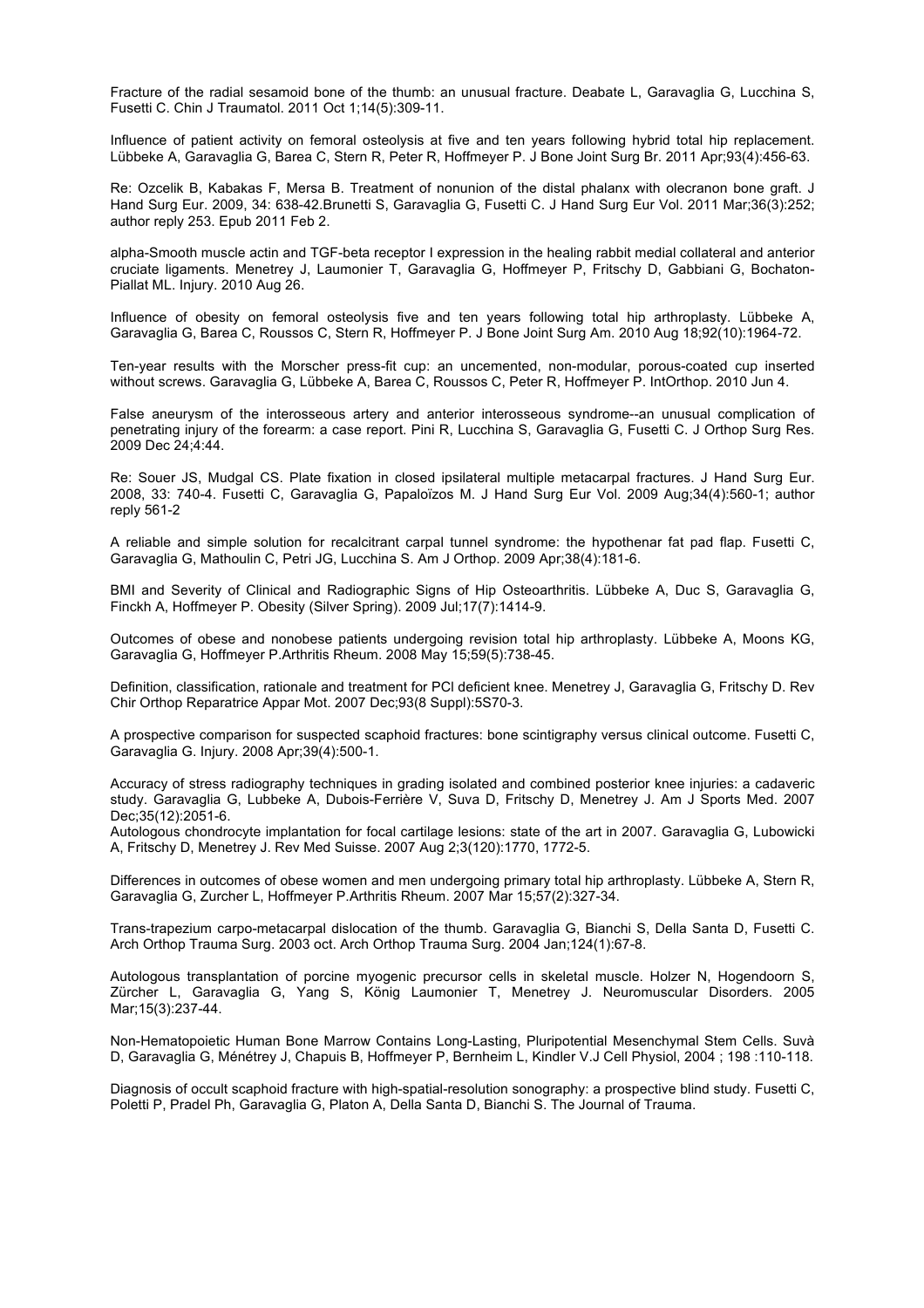## **Articoli originali pubblicati in giornali senza impact factor**

Fusetti C, **Garavaglia G**, Papaloizos MY, Wasserfallen JB, Büchler U, Nagy L. Direct and indirect costs in the conservative management of undisplaced scaphoid fractures. Eur J Orthop Surg Traumatology 2003, 13: 241- 244.

N.Holzer, L.Zurcher, **G.Garavaglia,** T.Laumonier, P.Hoffmeyer et J.Menetrey. Nouvelles approches thérapeutiques des lésions musculaires: du problème clinique à la recherche. Médecine & Hygiène 2004, 2508 : 2450-2458.

### **Abstracts presentati a congressi internazionali e pubblicati**

Suvà D, **Garavaglia G**, Menetrey J, Chapuis B, Bernheim L, Hoffmeyer P, and Kindler V. Cells derived from nonhematopoietic bone marrow contain chondrocyte precursors and proliferate clonally, Transactions of the  $49<sup>π</sup>$ annual meeting of the Orthopaedic Research Society, 2003, vol.28 : paper 0164.

Menetrey J, **Garavaglia G,** Suvà D, Michel M, Gabbiani G, Hoffmeyer P, Fritschy D. Expression of TGF-b1 and asmooth muscle actin positive cell in injured medial collateral (MCL) and anterior cruciate (ACL) ligaments, Transactions of the 49<sup>th</sup> annual meeting of the Orthopaedic Research Society, February 14-18, 2003, New Orleans, vol.28, paper 0237.

# **Presentazioni a Congressi**

**European Federation of National Associations of Orthopaedics and Traumatology (EFORT) – Lisbona, june** 2019

• Guido Garavaglia, Amanda Gonzalez, Christophe Barea, Robin Peter, Pierre Hoffmeyer, Anne Lübbeke, Didier Hannouche. « Short stem hip arthroplasty with the direct anterior approach: 5-year follow-up demonstrates radiological alterations indicating suboptimal stem fixation »

#### **Congresso annuale della società svizzera di ortopedia (SSO)** – Montreux, giugno 2018

• Guido Garavaglia, Amanda Gonzalez, Christophe Barea, Robin Peter, Pierre Hoffmeyer, Anne Lübbeke, Didier Hannouche. « Short stem hip arthroplasty with the direct anterior approach: 5-year follow-up demonstrates radiological alterations indicating suboptimal stem fixation »

# **Symposium – Geneva Arthroplasty Registry 20 years –** Ginevra, settembre 2017

«The place of Imaging in the Geneva Hip arthroplasty Registry ».

**European Society of Sports Traumatology, Knee Surgery and Arthroscopy (ESSKA)** – Barcellona, maggio 2016

• Garavaglia G, Taverna E.: Glenoid Bone Defect: Arthroscopic Bone Block Transfer (Oral Presentation).

#### **European Federation of National Associations of Orthopaedics and Traumatology (EFORT)** - Prag, may 2015

• **Garavaglia G**, Lauper N, Gonzalez A, Zingg M, Barea C, Peter R, Hoffmeyer P, Lübbeke A «Influence of Statin use on osteolyis progression» (Presentazione orale).

## **Live Surgery – European Society of Sports Traumatology, Knee Surgery and Arthroscopy (ESSKA)** – Amsterdam may 2014

«Artroscopic Bone-bloc for glenoid bone loss».

**Live Surgery – San Diego Shoulder Course**. San Diego USA, june 2013 «Artroscopic Bone-bloc for glenoid bone loss».

# **European Society of Sports Traumatology, Knee Surgery and Arthroscopy (ESSKA)** – Genève 2012

• Garavaglia G, Ufenast H, Taverna E : "Subscapularis tears: how to detect and treat them." (Oral Presentation).

# **European Society of Sports Traumatology, Knee Surgery and Arthroscopy (ESSKA)** – Oslo june 2010

• Garavaglia G, Ufenast H., Taverna E.: The frequency of subscapularis tears in arthroscopic rotator cuf repair" (Presentazione orale)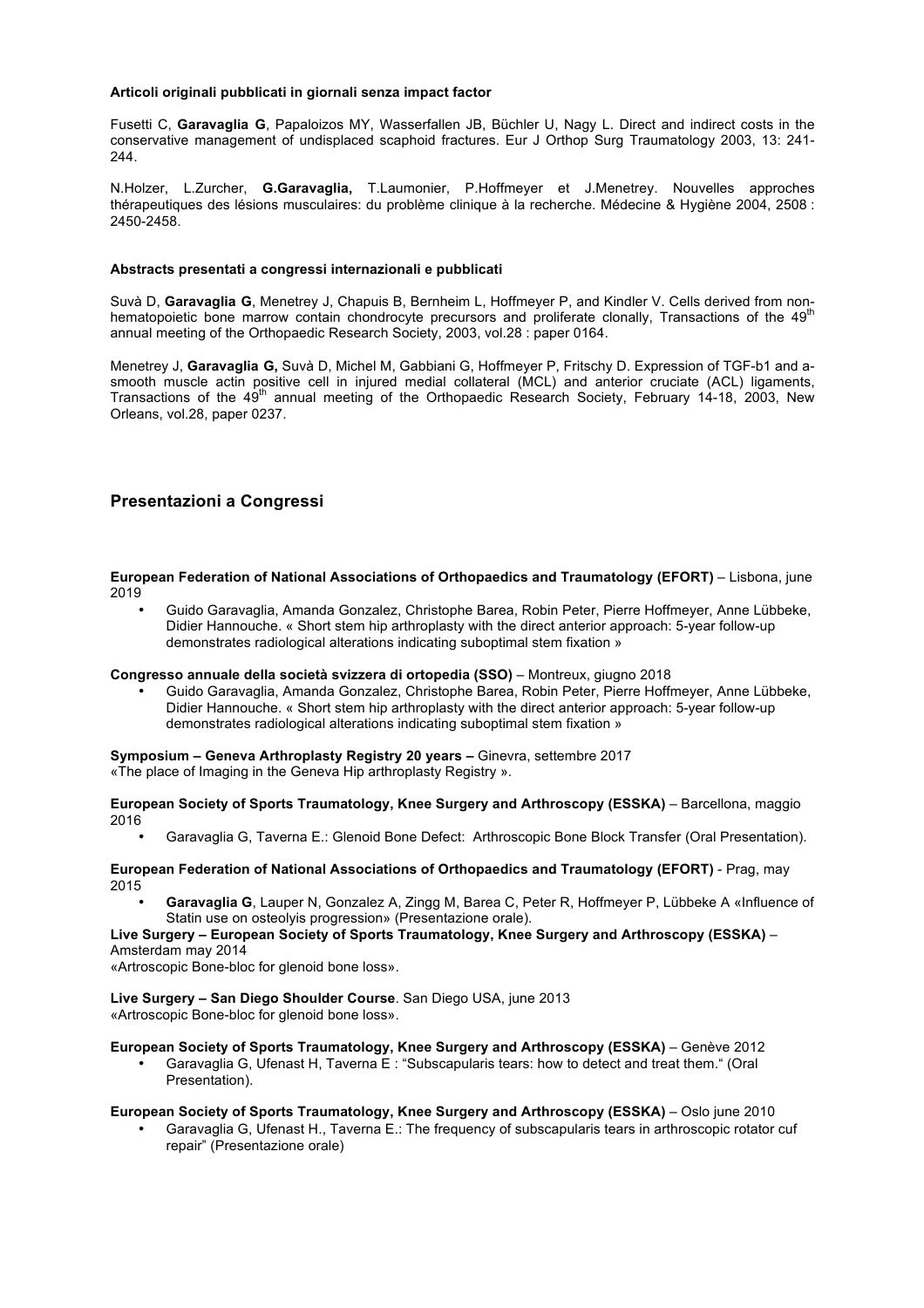#### **European Federation of National Associations of Orthopaedics and Traumatology (EFORT)** - Vienna, june 2009

• Garavaglia G, Lübbeke A, Barea C, Peter R, Hoffmeyer P. «Ten year results with the Morscher press-fit cup» (Presentazione orale).

## **Congresso annuale della società svizzera di ortopedia (SSO)** – Basilea, settembre 2008

• Garavaglia G, Lübbeke A, Barea C, Peter R, Hoffmeyer P. «Ten year results with the Morscher press-fit cup» (Poster ).

## **International Society of Arthroscopy, Knee Surgery and Orthopedic Sports Medicine (ISAKOS)** – Firenze, 2007

- Garavaglia G, Dubois-Ferrière V, Lubbeke A, Fasel J, Fritschy D, Menetrey J. «Reliability of stress radiographic techniques in the evaluation of posterior laxity» (Presentazione orale)
- Garavaglia G, Dubois-Ferrière V, Lubbeke A, Fasel J, Fritschy D, Menetrey J. «Classification of PCL and associated lesions using stress-radiography techniques» (Presentazione orale)

#### **European Society of Sports Traumatology, Knee Surgery and Arthroscopy (ESSKA) – Innsbruck, maggio** 2006

- Garavaglia G, Dubois-Ferrière V, Lubbeke A, Fasel J, Fritschy D, Menetrey J. «Reliability of stress radiographic techniques in the evaluation of posterior laxity» (Presentazione orale)
- Garavaglia G, Dubois-Ferrière V, Lubbeke A, Fasel J, Fritschy D, Menetrey J. «Classification of PCL and associated lesions using stress-radiography techniques» (Poster ).

#### **International Society of Arthroscopy, Knee Surgery and Orthopedic Sports Medicine (ISAKOS)** – Miami, April 2005

- Garavaglia G, Suva D, Michel M, Gabbiani G, Hoffmeyer P, Fritschy D, Menetrey J. «Expression of TGFb1 in injured medial collateral and anterior cruciate ligaments» (Oral presentation).
- Garavaglia G, Dubois-Ferrière V, Lubbeke A, Fasel J, Fritschy D, Menetrey J. «Classification of PCL and associated lesions using stress-radiography techniques» (E-poster presentation).

# **Congresso annuale della società svizzera di medicina dello sport** – Locarno, ottobre 2004

• Garavaglia G, Dubois–Ferrière V, Lubekke A, Fasel J, Fritschy D, Menetrey J. «Classification of PCL and associated lesions using stress-radiography techniques» (Presentazione orale).

# **Congresso annuale della società svizzera di ortopedia (SSO)** – Montreux, settembre 2004

• Garavaglia G; Michel M, Gabbiani G, Bochaton-Pillat ML, Hoffmeyer P, Fritschy D, Menetrey. «Transplantation of culture born myofibroblasts into the médial collateral and anterior cruciate ligaments» (Presentazione orale).

## **XX International Congress of The Transplantation Society** – Vienna, settembre 2004

• Thomas Laumonier, Nicolas Holzer, Lin Zurcher, Simone Hogendoorn, Guido Garavaglia, Sheng Yang, Laurent Bernheim, Charles R Bader, Pierre Hoffmeyer, Jacques Menetrey. «Efficacy of autologous myogenic precursor cell transplantation in pigs following intramuscular injection » (Poster).

#### **European Society of Sports Traumatology, Knee Surgery and Arthroscopy (ESSKA)** - Atene, maggio 2004.

- Garavaglia G, Suvà D, Michel M, Gabbiani G, Bochaton-Pillat ML, Hoffmeyer P, Fritschy D, Menetrey J. «Myofibroblast expression in injured médial collateral and anterior cruciate ligaments» (Presentazione orale).
- Garavaglia G, Suvà D, Michel M, Gabbiani G, Bochaton-Pillat ML, Hoffmeyer P, Fritschy D, Menetrey J. «Spatio-temporal expression of TGF-b1 in injured medial collateral and anterior cruciate ligaments » (Poster).

#### **Congresso annuale della società svizzera di ortopedia (SSO)** – Basilea, 30.10 – 1.11.2003.

- Zürcher L and Holzer N, Garavaglia G, Suvà D, Hoffmeyer P, Menetrey J. «Myogenic precursor cells (MPCs) transplantation for muscle healing» (Poster).
- Menetrey J, Garavaglia G, Suvà D, Michel M, Gabbiani G, Bochaton-Pillat ML, Hoffmeyer P, Fritschy D. «Spatio-temporal expression of TGF-b1 in injured médial collateral and anterior cruciate ligaments» (Presentazione orale).
- Menetrey J, Garavaglia G, Suvà D, Michel M, Gabbiani G, Bochaton-Pillat ML, Hoffmeyer P, Fritschy D. «Myofibroblast expression in injured médial collateral and anterior cruciate ligaments» (Presentazione orale).
- Suvà D, Garavaglia G, Menetrey J, Chapuis B, Hoffmeyer P, Bernheim L, Kindler V, «Non-hematopoietic human bone marrow contains long-lasting, pluripotential mesenchymal stem cells» (Presentazione orale).
- Garavaglia G, Pugin F, Della Santa D, Fusetti C. «Volar plating of dorsally displaced fractures of the distal radius in the elderly patient» (Presentazione orale).